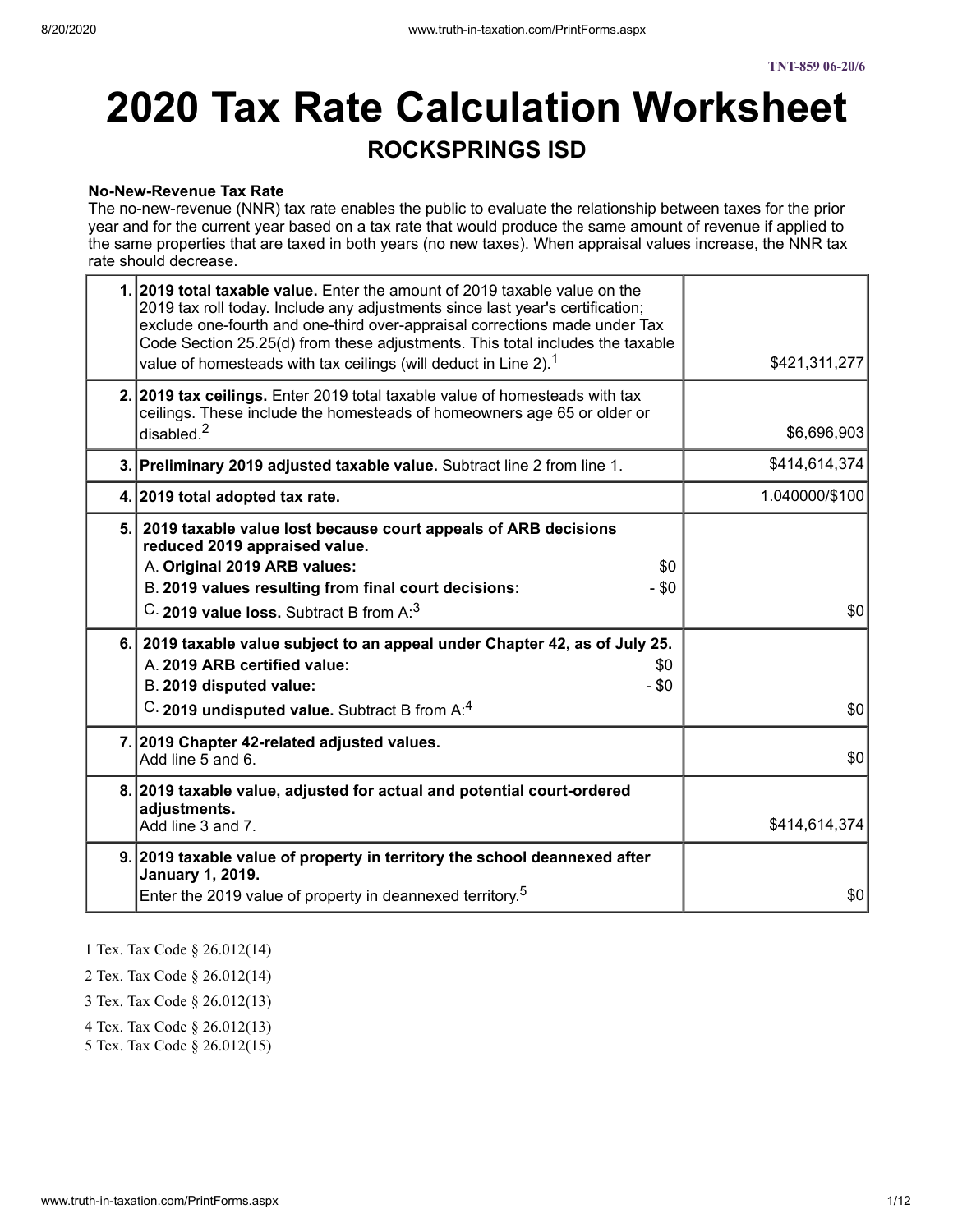#### **No-New-Revenue Tax Rate (continued)**

| 2019 taxable value lost because property first qualified for an<br>exemption in 2020. If the school district increased an original exemption,<br>use the difference between the original exempted amount and the increased<br>exempted amount. Do not include value lost due to freeport or goods-in-<br>transit, temporary disaster exemptions. Note that lowering the amount or<br>percentage of an existing exemption in 2020 does not create a new<br>exemption or reduce taxable value. |                                                                                                                                                                                                                                                                                                                                                                                    |
|----------------------------------------------------------------------------------------------------------------------------------------------------------------------------------------------------------------------------------------------------------------------------------------------------------------------------------------------------------------------------------------------------------------------------------------------------------------------------------------------|------------------------------------------------------------------------------------------------------------------------------------------------------------------------------------------------------------------------------------------------------------------------------------------------------------------------------------------------------------------------------------|
| \$108,106<br>A. Absolute exemptions. Use 2019 market value:                                                                                                                                                                                                                                                                                                                                                                                                                                  |                                                                                                                                                                                                                                                                                                                                                                                    |
| B. Partial exemptions. 2020 exemption amount, or<br>$+$ \$690,591<br>2020 percentage exemption times 2019 value:                                                                                                                                                                                                                                                                                                                                                                             |                                                                                                                                                                                                                                                                                                                                                                                    |
| C. Value loss. Total of A and B: <sup>6</sup>                                                                                                                                                                                                                                                                                                                                                                                                                                                | \$798,697                                                                                                                                                                                                                                                                                                                                                                          |
| 2019 taxable value lost because property first qualified for agricultural<br>appraisal (1-d or 1-d-1), timber appraisal, recreational/scenic appraisal<br>or public access airport special appraisal in 2020. Use only properties<br>that qualified in 2020 for the first time; do not use properties that qualified in<br>2019.<br>A. 2019 market value:<br>\$785,549<br>B. 2020 productivity or special appraised value:<br>$-$ \$24,933                                                   |                                                                                                                                                                                                                                                                                                                                                                                    |
| C. Value loss, Subtract B from A: <sup>7</sup>                                                                                                                                                                                                                                                                                                                                                                                                                                               | \$760,616                                                                                                                                                                                                                                                                                                                                                                          |
|                                                                                                                                                                                                                                                                                                                                                                                                                                                                                              | \$1,559,313                                                                                                                                                                                                                                                                                                                                                                        |
|                                                                                                                                                                                                                                                                                                                                                                                                                                                                                              | \$413,055,061                                                                                                                                                                                                                                                                                                                                                                      |
|                                                                                                                                                                                                                                                                                                                                                                                                                                                                                              | \$4,295,772                                                                                                                                                                                                                                                                                                                                                                        |
| taxes refunded by the district for tax years preceding tax year 2019. Types of<br>refunds include court decisions, Tax Code Section 25.25(b) and (c) corrections<br>and Tax Code Section 31.11 payment errors. Do not include refunds for tax<br>year 2019. This line applies only to tax years preceding tax year 2019. $^8$                                                                                                                                                                | \$0                                                                                                                                                                                                                                                                                                                                                                                |
| Note: If the governing body of the school district governs a junior college<br>district in a county with a population of more than two million, subtract the<br>amount of taxes the governing body dedicated to the junior college district in<br>2019 from the result.                                                                                                                                                                                                                      | \$4,295,772                                                                                                                                                                                                                                                                                                                                                                        |
|                                                                                                                                                                                                                                                                                                                                                                                                                                                                                              | 10.<br>11.<br>12. Total adjustments for lost value. Add lines 9, 10C, and 11C.<br>13. Adjusted 2019 taxable value. Subtract line 12 from line 8.<br>14. Adjusted 2019 total levy. Multiply line 4 by line 13 and divide by \$100.<br>15. Taxes refunded for years preceding tax year 2019: Enter the amount of<br>16. Adjusted 2019 levy with refunds. Add line 14 and line $15.9$ |

6 Tex. Tax Code § 26.012(15)

7 Tex. Tax Code § 26.012(15)

8 Tex. Tax Code § 26.012(13) 9 Tex. Tax Code § 26.012(13)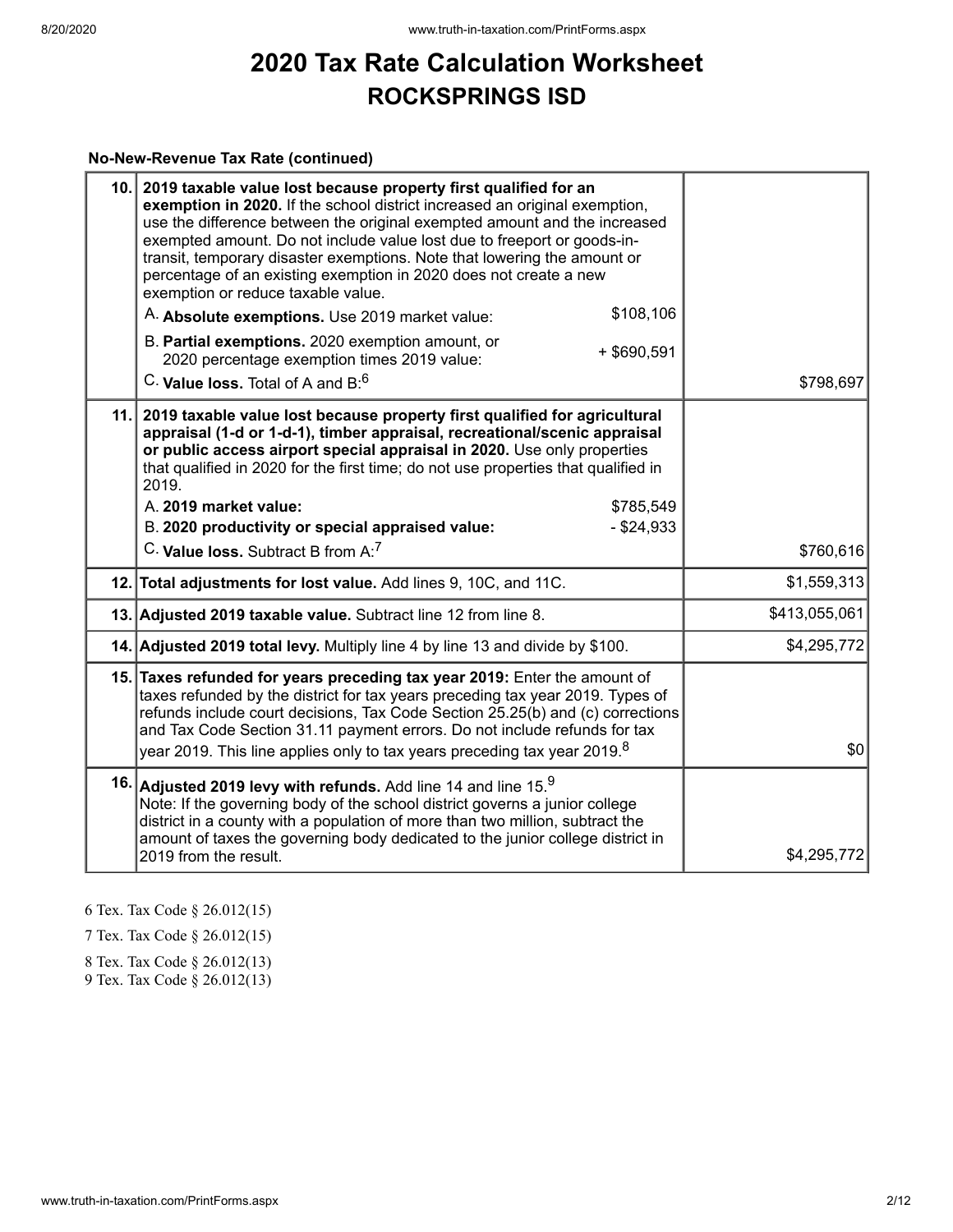#### **No-New-Revenue Tax Rate (continued)**

| 17. | Total 2020 taxable value on the 2020 certified appraisal roll today. This<br>value includes only certified values and includes the total taxable value<br>of homesteads with tax ceilings (will deduct in line 19). These homesteads<br>include homeowners age 65 or older or disabled. <sup>10</sup><br>A. Certified values only: <sup>11</sup><br>\$620,803,944<br>B. Pollution control and energy storage system<br>exemption: Deduct the value of property exempted<br>for the current tax year for the first time as pollution<br>$-$ \$0<br>control or energy storage system property:<br>C. Total 2020 value. Subtract B from A.                                                                                                                                                                                                                                                                                                                                                                                                                                                                                                                                                                                                                                                                                                                 | \$620,803,944 |
|-----|---------------------------------------------------------------------------------------------------------------------------------------------------------------------------------------------------------------------------------------------------------------------------------------------------------------------------------------------------------------------------------------------------------------------------------------------------------------------------------------------------------------------------------------------------------------------------------------------------------------------------------------------------------------------------------------------------------------------------------------------------------------------------------------------------------------------------------------------------------------------------------------------------------------------------------------------------------------------------------------------------------------------------------------------------------------------------------------------------------------------------------------------------------------------------------------------------------------------------------------------------------------------------------------------------------------------------------------------------------|---------------|
| 18. | Total value of properties under protest or not included on certified<br>appraisal roll. <sup>12</sup><br>A. 2020 taxable value of properties under protest.<br>The chief appraiser certifies a list of properties still<br>under ARB protest. The list shows the district's value<br>and the taxpayer's claimed value, if any, or an<br>estimate of the value if the taxpayer wins. For each<br>of the properties under protest, use the lowest of<br>these values. Enter the total value under protest. <sup>13</sup><br>\$0<br>B. 2020 value of properties not under protest or<br>included on certified appraisal roll. The chief<br>appraiser gives school districts a list of those taxable<br>properties that the chief appraiser knows about but<br>are not included in the appraisal roll certification.<br>These properties also are not on the list of properties<br>that are still under protest. On this list of properties,<br>the chief appraiser includes the market value,<br>appraised value, and exemptions for the preceding<br>year and a reasonable estimate of the market value,<br>appraised value, and exemptions for the current year.<br>Use the lower market, appraised, or taxable value<br>(as appropriate). Enter the total value not on the<br>roll. $14$<br>\$0<br>C. Total value under protest or not certified. Add A |               |
|     | and B.                                                                                                                                                                                                                                                                                                                                                                                                                                                                                                                                                                                                                                                                                                                                                                                                                                                                                                                                                                                                                                                                                                                                                                                                                                                                                                                                                  | \$0           |

10 Tex. Tax Code § 26.012, 26.04(c-2)

11 Tex. Tax Code § 26.012(6)

12 Tex. Tax Code § 26.012(c) and (d)

13 Tex. Tax Code § 26.012(c)

14 Tex. Tax Code § 26.012(d)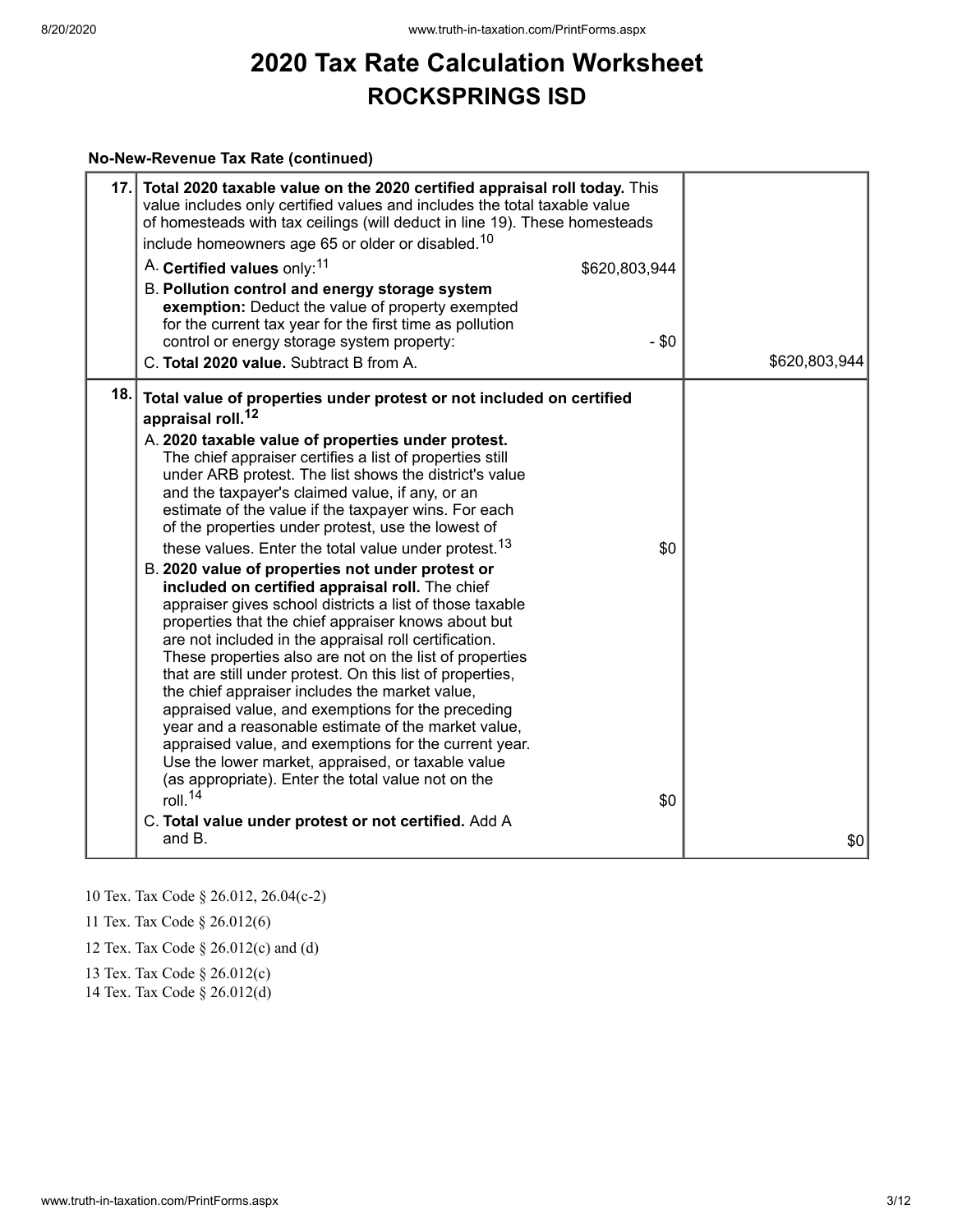#### **No-New-Revenue Tax Rate (concluded)**

| 19. 2020 tax ceilings. Enter 2020 total taxable value of homesteads with tax<br>ceilings. These include the homesteads of homeowners age 65 or older or<br>disabled. <sup>15</sup>                                                                                                                                                                                                                                                                                                                                                | \$7,649,943    |
|-----------------------------------------------------------------------------------------------------------------------------------------------------------------------------------------------------------------------------------------------------------------------------------------------------------------------------------------------------------------------------------------------------------------------------------------------------------------------------------------------------------------------------------|----------------|
| 20. 2020 total taxable value. Add lines 17C and 18C. Subtract line 19.                                                                                                                                                                                                                                                                                                                                                                                                                                                            | \$613,154,001  |
| 21. Total 2020 taxable value of properties in territory annexed after January 1,<br>2019. Include both real and personal property. Enter the 2020 value of property<br>in territory annexed by the school district.                                                                                                                                                                                                                                                                                                               | \$0            |
| 22. Total 2020 taxable value of new improvements and new personal property<br>located in new improvements. New means the item was not on the appraisal<br>roll in 2019. An improvement is a building, structure, fixture or fence erected on<br>or affixed to land. New additions to existing improvements may be included if<br>the appraised value can be determined. New personal property in a new<br>improvement must have been brought into the school district after Jan. 1, 2019,<br>and be located in a new improvement. | \$105,377,042  |
| 23. Total adjustments to the 2020 taxable value. Add lines 21 and 22.                                                                                                                                                                                                                                                                                                                                                                                                                                                             | \$105,377,042  |
| 24. Adjusted 2020 taxable value. Subtract line 23 from line 20.                                                                                                                                                                                                                                                                                                                                                                                                                                                                   | \$507,776,959  |
| 25. 2020 NNR tax rate. Divide line 16 by line 24 and multiply by \$100.                                                                                                                                                                                                                                                                                                                                                                                                                                                           | \$0.8459/\$100 |

15 Tex. Tax Code § 26.012(6)(B)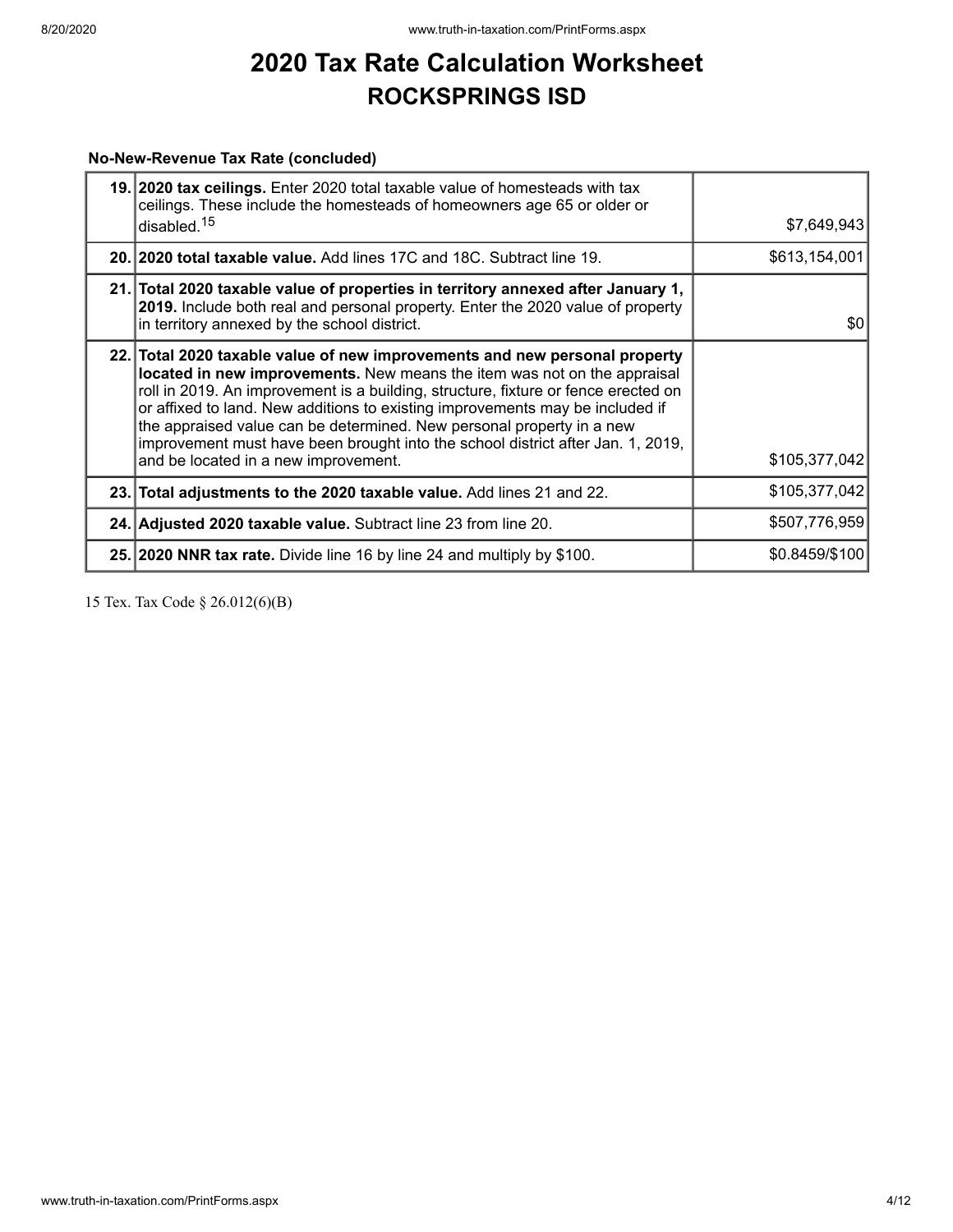#### **Voter-Approval Tax Rate**

The voter-approval tax rate is the highest tax rate that a taxing unit may adopt without holding an election to seek voter approval of the rate. Most school districts calculate a voter-approval tax rate that is split into three separate rates.<sup>18</sup>

- 1. **Maximum Compressed Tax Rate (MCR):** A district's maximum compressed tax rate is defined as the tax rate for the current tax year per \$100 of valuation of taxable property at which the district must levy a maintenance and operations tax to receive the full amount of the tier one allotment. $^{\mathsf{19}}$
- 2. **Enrichment Tax Rate (DTR): <sup>20</sup>** A district's enrichment tax rate is defined as any tax effort in excess of the district's MCR and less than \$0.17. The enrichment tax rate is divided into golden pennies and copper pennies. School districts can claim up to 8 golden pennies, not subject to compression, and 9 copper pennies which are subject to compression with any increases in the guaranteed yield. $^{21}$
- 3. **Debt Rate:** The debt rate includes the debt service necessary to pay the school district's debt payments in the coming year. This rate accounts for principal and interest on bonds and other debt secured by property tax revenue.

The MCR and DTR added together make up the school district's maintenance and operations (M&O) tax rate. Districts cannot increase the district's M&O tax rate to create a surplus in M&O tax revenue for the purpose of paying the district's debt service. 22

A school district may adopt a M&O tax rate that exceeds the MCR in order to maintain the 2020-2021 school year basic allotment if it meets certain requirements and receives approval from TEA. Refer to Education Code, Section 48.2553 for more information.

A district must complete an efficiency audit before seeking voter approval to adopt a M&O tax rate higher than the calculated M&O tax rate, hold an open meeting to discuss the results of the audit, and post the results of the audit on the district's website 30 days prior to the election.<sup>23</sup> Additionally, a school district located in an area declared a disaster by the governor may adopt a M&O tax rate higher than the calculated M&O tax rate during the two-year period following the date of the declaration without conducting an efficiency audit. $^\mathrm{24}$ 

Districts should review information from TEA when calculating their voter-approval rate.

- 16 [Reserved for Expansion]
- 17 [Reserved for Expansion]
- 18 Tex. Tax Code § 26.08(n)
- 19 Tex. Edu. Code § 48.2551(a)(3)
- 20 Tex. Tax Code § 26.08(j) and Tex. Edu. Code § 45.0032
- 21 Tex. Edu. Code § 48.202(a-1)(2) and 48.202(f)
- 22 Tex. Edu. Code § 45.0021(a)
- 23 Tex. Edu. Code § 11.184(b)
- 24 Tex. Edu. Code § 11.184(b-1)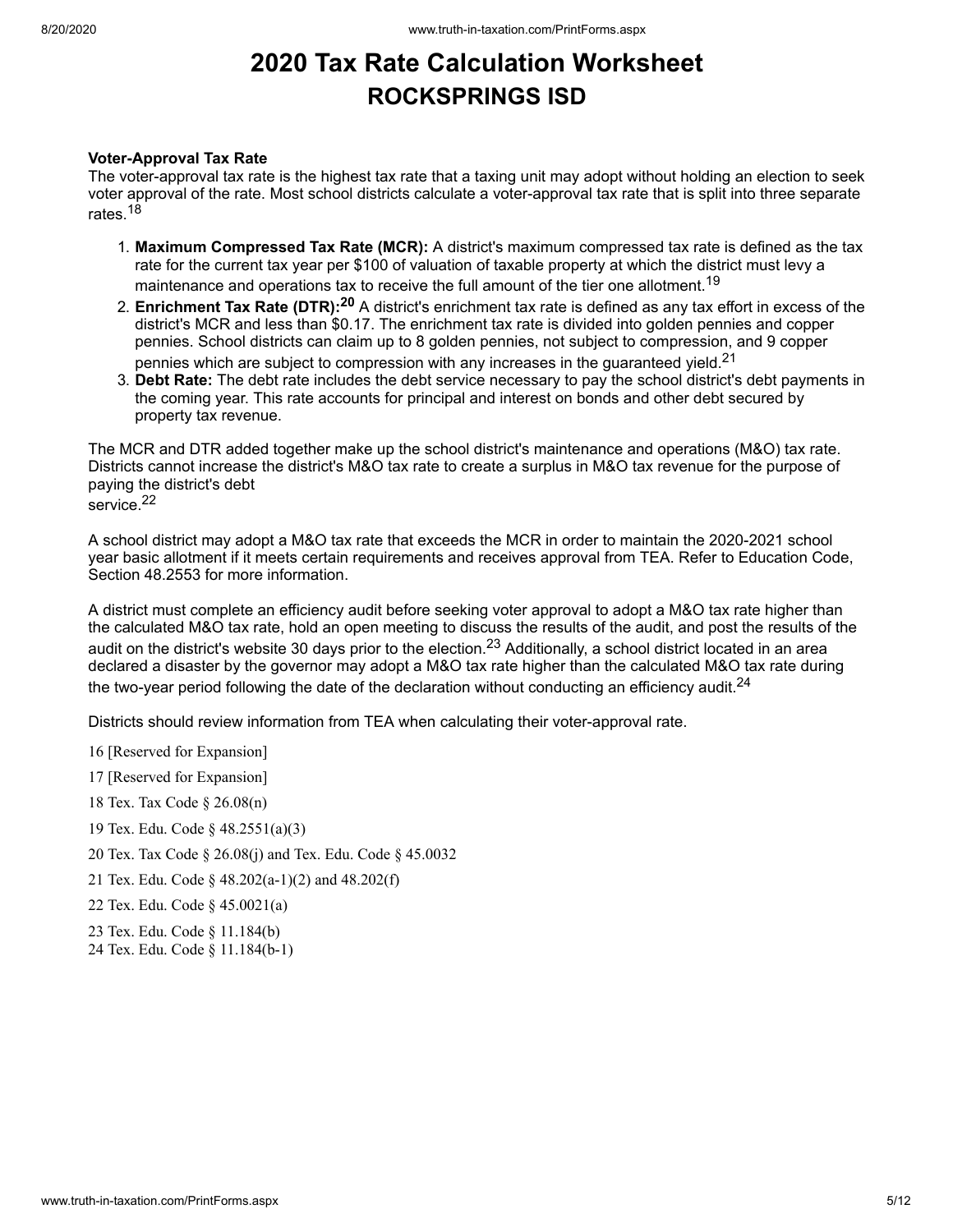#### **Voter-Approval Tax Rate (continued)**

|     | 26. 2020 maximum compressed tax rate (MCR). TEA will publish compression<br>rates based on district and statewide property value growth. Enter the school<br>districts' maximum compressed rate based on guidance from TEA. <sup>25</sup>                                                                                                                                                                                                                                                                                                                                                                                                                                                                                                                                                                                                                                                                                                                                                                                                                       | \$0.8247  |
|-----|-----------------------------------------------------------------------------------------------------------------------------------------------------------------------------------------------------------------------------------------------------------------------------------------------------------------------------------------------------------------------------------------------------------------------------------------------------------------------------------------------------------------------------------------------------------------------------------------------------------------------------------------------------------------------------------------------------------------------------------------------------------------------------------------------------------------------------------------------------------------------------------------------------------------------------------------------------------------------------------------------------------------------------------------------------------------|-----------|
| 27. | 2020 enrichment tax rate (DTR). Enter the greater of A and $B^{26}$<br>A. Enter the district's 2019 DTR, minus any required<br>reduction under Education Code Section 48.202(f)<br>\$0.0000<br>B. Enter \$.05 per \$100 of taxable value, if governing<br>body of school district adopts \$0.05 by unanimous vote.<br>If not adopted by unanimous vote, enter \$0.04 per<br>\$100. <sup>27</sup><br>\$0.0500                                                                                                                                                                                                                                                                                                                                                                                                                                                                                                                                                                                                                                                    | \$0.0500  |
|     | 28. 2020 maintenance and operations (M&O) tax rate (TR). Add lines 26 and<br>27.                                                                                                                                                                                                                                                                                                                                                                                                                                                                                                                                                                                                                                                                                                                                                                                                                                                                                                                                                                                |           |
|     | Note: M&O tax rate may not exceed the sum of \$0.17 and the product of the<br>state compression percentage multiplied by $$1.00.28$                                                                                                                                                                                                                                                                                                                                                                                                                                                                                                                                                                                                                                                                                                                                                                                                                                                                                                                             | \$0.8747  |
|     | 29. Total 2020 debt to be paid with property tax revenue.<br>Debt means the interest and principal that will be paid on debts that:<br>(1) Are paid by property taxes,<br>(2) Are secured by property taxes,<br>(3) Are scheduled for payment over a period longer than one year, and<br>(4) Are not classified in the school district's budget as M&O expenses.<br>A:Debt includes contractual payments to other school<br>districts that have incurred debt on behalf of this school<br>district, if those debts meet the four conditions above.<br>Include only amounts that will be paid from property tax<br>revenue. Do not include appraisal district budget<br>payments.<br>Enter debt amount:<br>\$289,284<br>B: Subtract unencumbered fund amount used to<br>$-\$0$<br>reduce total debt.<br>C: Subtract state aid received for paying principal and<br>interest on debt for facilities through the existing debt<br>allotment program and/or the instructional facilities<br>allotment program.<br>$-$0$<br>D: Adjust debt: Subtract B and C from A. | \$289,284 |

25 Tex. Edu. Code § 48.255, 48.2551(b)(1) and (b)(2)

26 Tex. Tax Code § 26.08(n)(2)

27 Tex. Tax Code § 26.08(n-1)

28 Tex. Edu. Code § 45.003(e)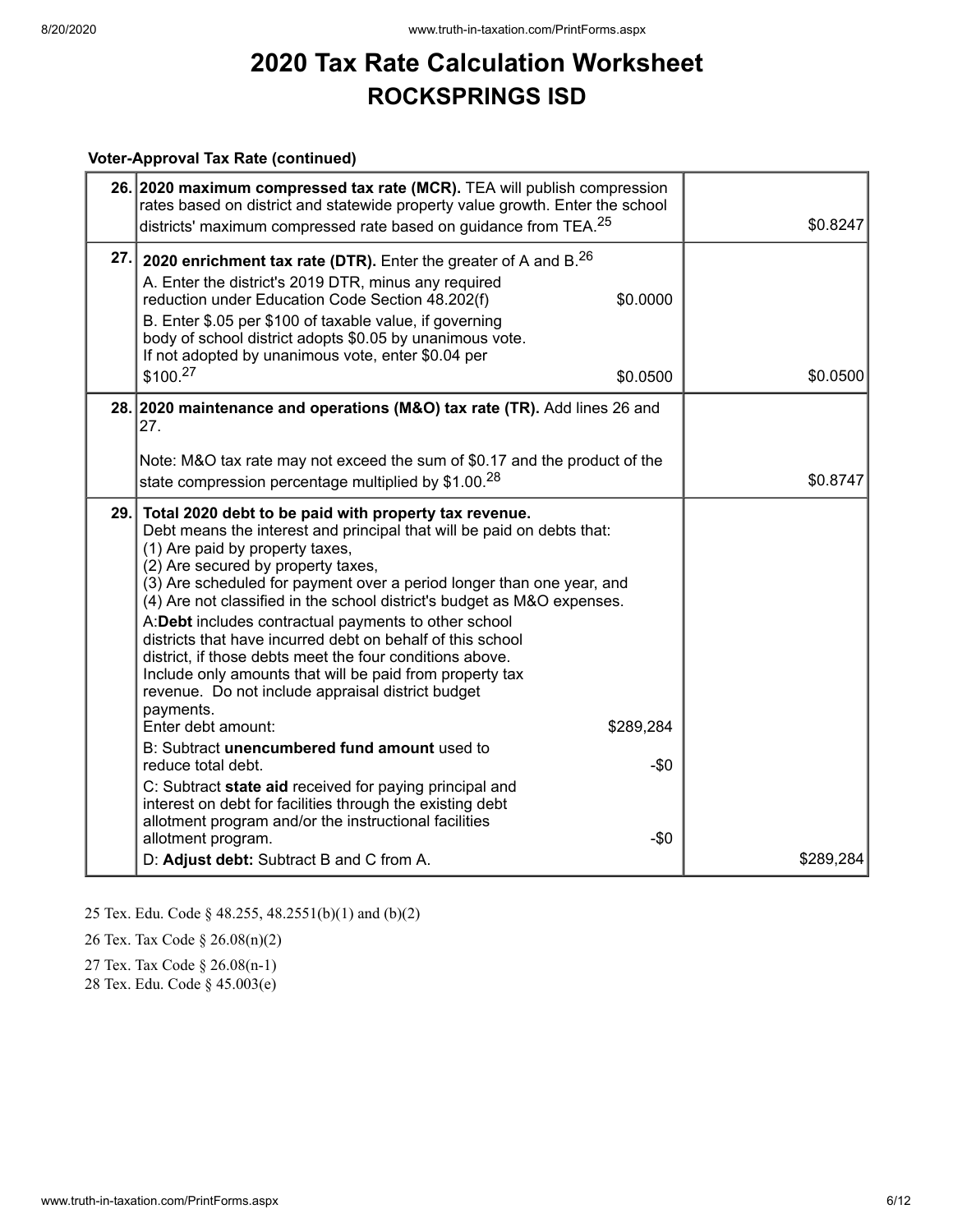#### **Voter-Approval Tax Rate (concluded)**

| 30. Certified 2019 excess debt collections. Enter the amount certified by the<br>collector. <sup>29</sup>                                                                                                                                                                                                                                                                                                                                                                                                 | \$0            |
|-----------------------------------------------------------------------------------------------------------------------------------------------------------------------------------------------------------------------------------------------------------------------------------------------------------------------------------------------------------------------------------------------------------------------------------------------------------------------------------------------------------|----------------|
| 31. Adjusted 2020 debt. Subtract line 30 from line 29D.                                                                                                                                                                                                                                                                                                                                                                                                                                                   | \$289,284      |
| 32. 2020 anticipated collection rate.<br>If the anticipated rate in A is lower than actual rates in B, C or D, enter the<br>lowest rate from B, C or D. If the anticipated rate in A is higher than at least<br>one of the rates in the prior three years, enter the rate from A. Note that the<br>rate can be greater than 100%. <sup>30</sup><br>A: Enter the 2020 anticipated collection rate certified by<br>the collector. $31$<br>94.0000%<br>B: Enter the 2019 actual collection rate.<br>95.0000% |                |
| C: Enter the 2018 actual collection rate.<br>95.0000%                                                                                                                                                                                                                                                                                                                                                                                                                                                     |                |
| D: Enter the 2017 actual collection rate.<br>94.0000%                                                                                                                                                                                                                                                                                                                                                                                                                                                     | 94.0000%       |
| 33. 2020 debt adjusted for collections. Divide line 31 by line 32.<br>Note: If the governing body of the school district governs a junior college<br>district in a county with a population of more than two million, add the amount<br>of taxes the governing body proposes to dedicate to the junior college district<br>in 2020 to the result.                                                                                                                                                         | \$307,748      |
| 34. 2020 total taxable value. Enter amount on line 20 of the No-New-Revenue<br>Tax Rate Worksheet.                                                                                                                                                                                                                                                                                                                                                                                                        | \$613,154,001  |
| 35. 2020 debt rate. Divide line 33 by line 34 and multiply by \$100.                                                                                                                                                                                                                                                                                                                                                                                                                                      | \$0.0501/\$100 |
| 36. 2020 voter-approval tax rate. Add lines 28 and 35.<br>If the school district received distributions from an equalization tax imposed<br>under former Chapter 18, Education Code, add the NNR tax rate as of the<br>date of the county unit system's abolition to the sum of Lines 28 and 35. <sup>32</sup>                                                                                                                                                                                            | \$0.9248/\$100 |

29 Tex. Tax Code § 26.0012(10) and 26.04(b)

30 Tex. Tax Code § 26.04(h),(h-1), and (h-2)

31 Tex. Tax Code § 26.04(b)

32 Tex. Tax Code § 26.08(g)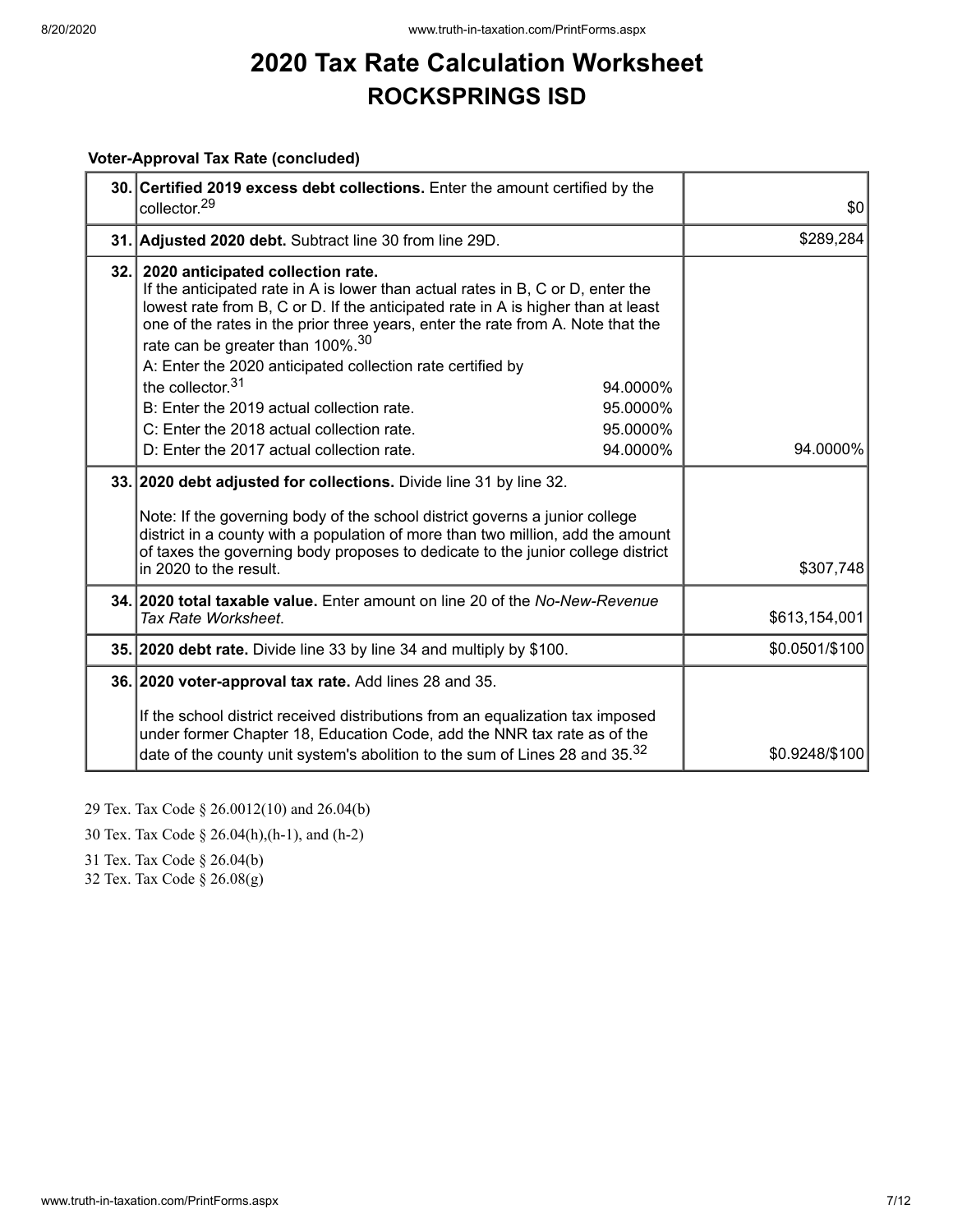#### **Voter-Approval Rate Adjustment for Pollution Control**

A school district may raise its rate for M&O funds used to pay for a facility, device or method for the control of air, water or land pollution. This includes any land, structure, building, installation, excavation, machinery, equipment or device that is used, constructed, acquired or installed wholly or partly to meet or exceed pollution control requirements. The school district's expenses are those necessary to meet the requirements of a permit issued by the Texas Commission on Environmental Quality (TCEQ). The school district must provide the tax assessor with a copy of the TCEQ letter of determination that states the portion of the cost of the installation for pollution control.

This section should only be completed by a school district that uses M&O funds to pay for a facility, device or method for the control of air, water or land pollution.

|        | 37. Certified expenses from the Texas Commission on Environmental Quality<br><b>(TCEQ).</b> Enter the amount certified in the determination letter from TCEQ <sup>33</sup> .<br>The school district shall provide its tax assessor with a copy of the letter <sup>34</sup> . | \$0            |
|--------|------------------------------------------------------------------------------------------------------------------------------------------------------------------------------------------------------------------------------------------------------------------------------|----------------|
|        | 38. 2020 total taxable value. Enter the amount on line 20 of the No-New-Revenue<br>Tax Rate Worksheet.                                                                                                                                                                       | \$613,154,001  |
|        | 39. Additional rate for pollution control. Divide line 37 by line 38 and multiply by<br>\$100.                                                                                                                                                                               | \$0/\$100      |
| $\sim$ | 40. 2020 voter-approval tax rate, adjusted for pollution control.<br>Add line 36 and line 39.                                                                                                                                                                                | \$0.9248/\$100 |

 $33$  Tex. Tax Code § 26.045(d)

<sup>34</sup> Tex. Tax Code § 26.045(i)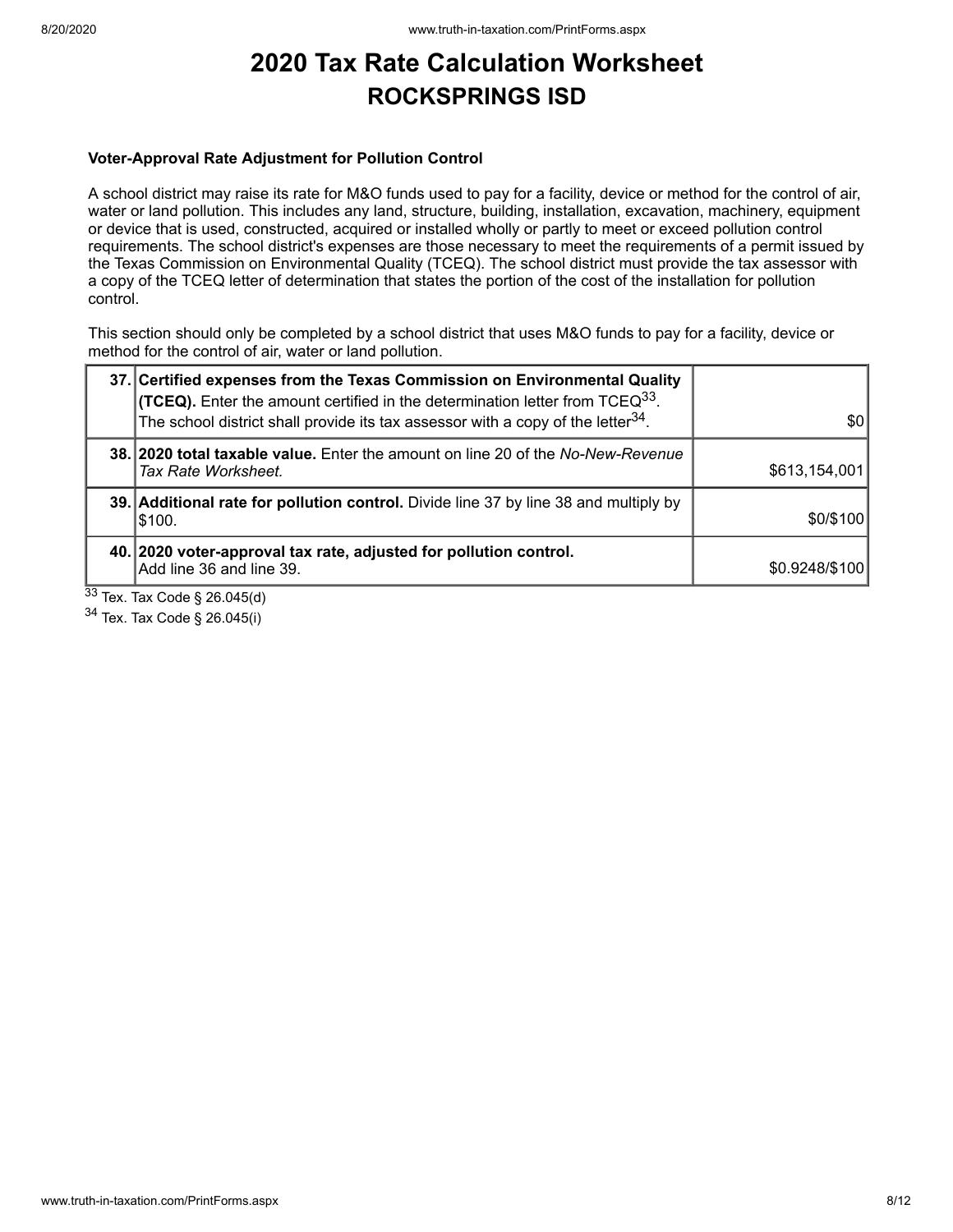#### **Total Tax Rate**

Indicate the applicable total tax rates as calculated above.

| <b>INo-New-Revenue Tax Rate</b>                                                |                |
|--------------------------------------------------------------------------------|----------------|
| Enter the 2020 NNR tax rate from line 25.                                      | \$0.8459/\$100 |
| Voter-Approval Tax Rate                                                        |                |
| As applicable, enter the 2020 voter-approval tax rate from line 36 or line 40. | \$0.9248/\$100 |

#### **School District Representative Name and Signature**

Enter the name of the person preparing the tax rate as authorized by the governing body of the school district. By signing below, you certify that you are the designated officer or employee of the school district and have calculated the tax rates in accordance with requirements in Tax Code and Education Code.<sup>35</sup>

#### **Print Here**

Printed Name of School District Representative

#### **Sign Here**

School District Representative

**Date**

 $35$  Tex. Tax Code § 26.04(c)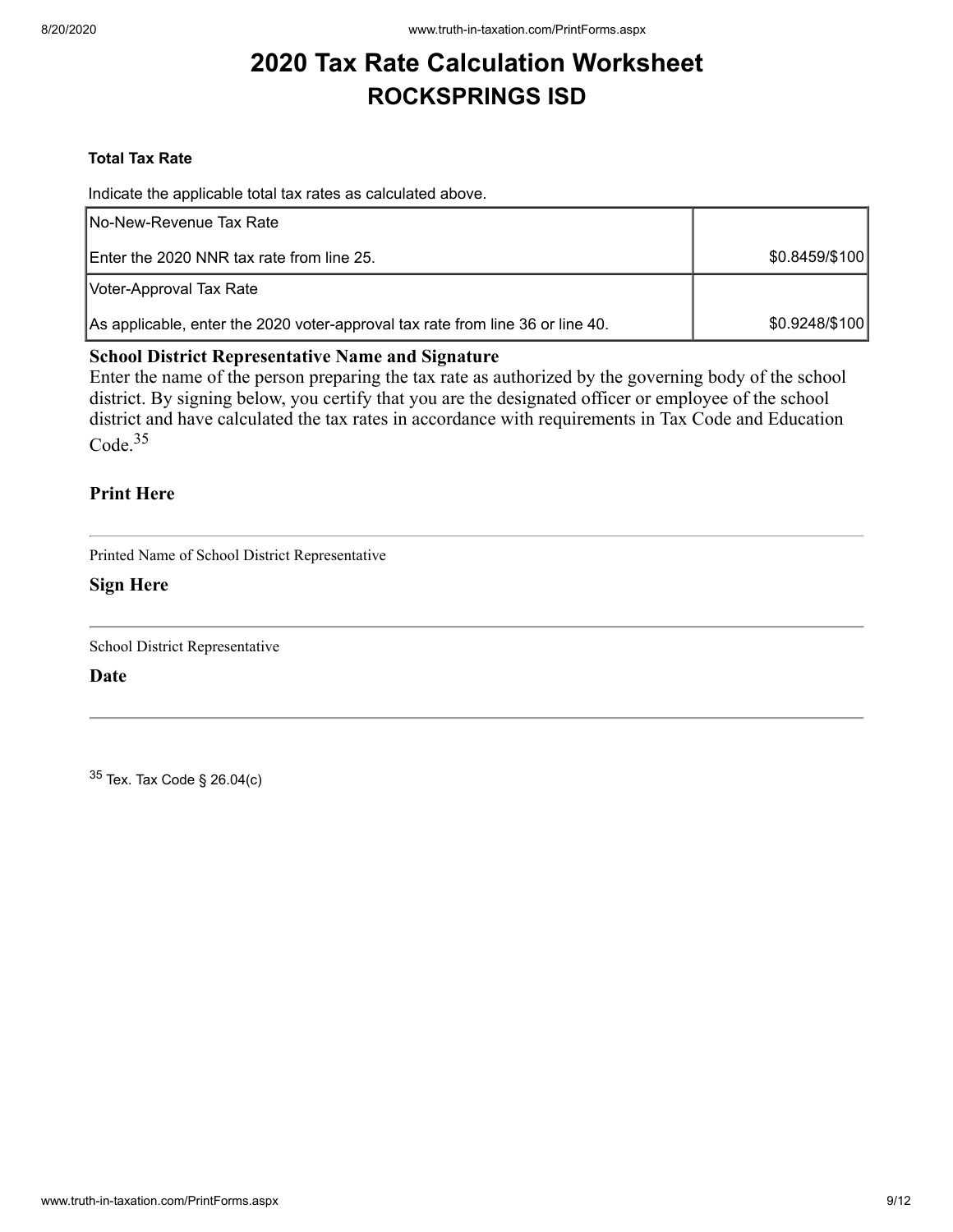### **2020 Notice of No-New-Revenue Tax Rate Worksheet for Calculation of Tax Increase/Decrease**

### **Entity Name:** ROCKSPRINGS ISD **Date:** 08/20/2020 **1.**2019 taxable value, adjusted for actual and potential court-ordered adjustments. Enter line 8 of the No-New-Revenue Tax Rate Worksheet.  $$414,614,374$ **2.**2019 total tax rate. Enter line 4 of the No-New-Revenue Tax Rate Worksheet. 1.040000 **3.**Taxes refunded for years preceding tax year 2019. Enter line 15 of the No-New-Revenue Tax Rate Worksheet.  $\$\theta$ **4.**Last year's levy. Multiply Line 1 times Line 2 and divide by 100. To the result, add Line 3. \$4,311,989 **5.**2020 total taxable value. Enter Line 20 of the No-New-Revenue Tax Rate Worksheet.  $$613,154,001$ **6.**2020 no-new revenue tax rate. Enter line 25 of the No-New-Revenue Tax Rate Worksheet or Line 54 of the Additional Sales Tax Rate Worksheet. 0.845900 **7.**2020 taxes if a tax rate equal to the no-new-revenue tax rate is adopted. Multiply Line 5 times Line 6 and divide by 100. \$5,186,670 **8.**Last year's total levy. Sum of line 4 for all funds.  $$4,311,989$ **9.**2020 total taxes if a tax rate equal to the no-new-revenue tax rate is adopted. Sum of line 7 for all funds.  $$5,186,670$ **10.**Tax Increase (Decrease). Subtract Line 8 from Line 9.  $$874,681$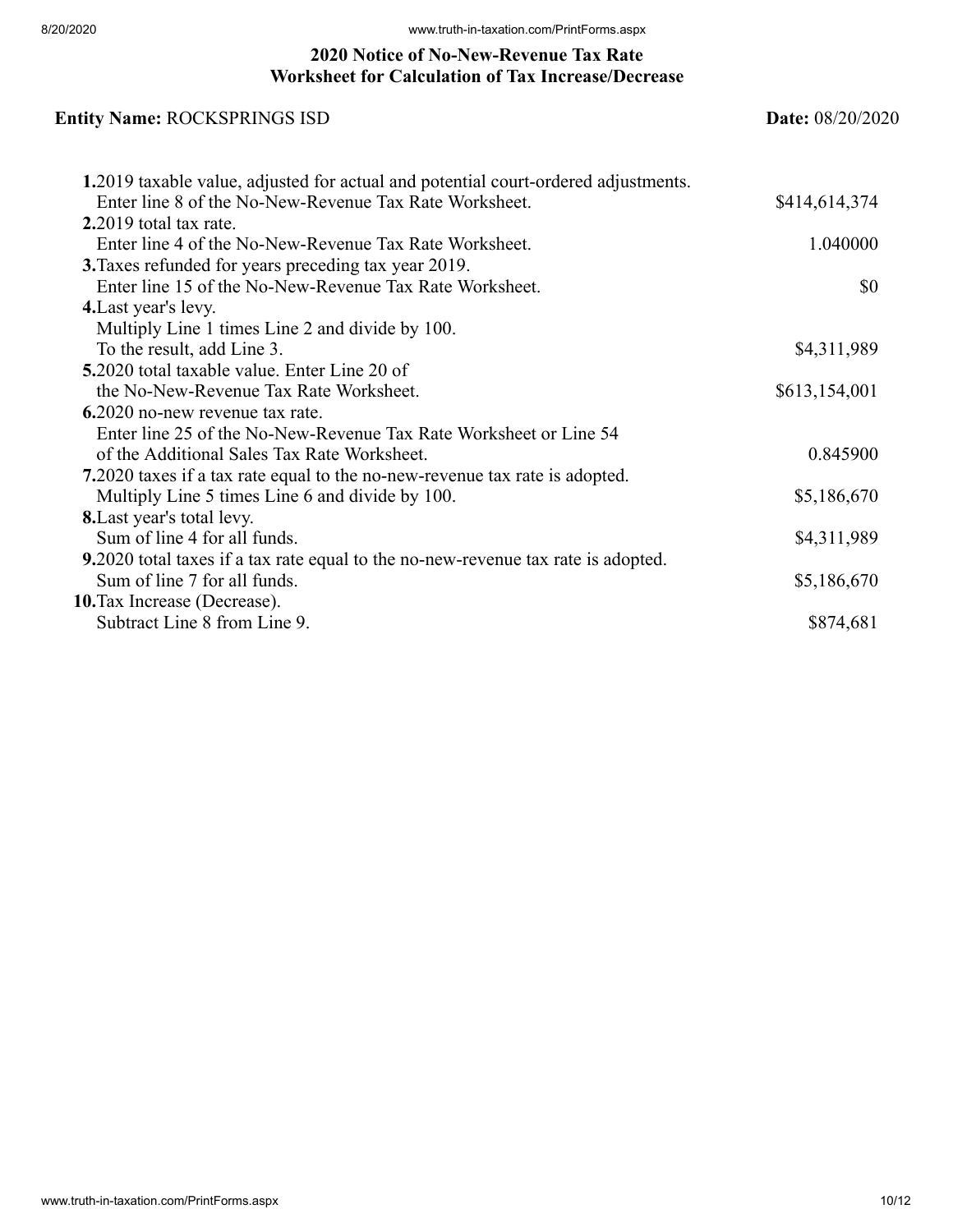### **ROCKSPRINGS ISD Tax Rate Recap for 2020 Tax Rates**

| Description of Rate     | <b>Tax Rate</b><br><b>Per \$100</b> | <b>Tax Levy</b><br>This is calculated using<br>line 34 of the voter-<br>approval tax rate<br>worksheet and this year's<br>frozen tax levy on<br>homesteads of the elderly. | <b>Additional Tax Levy</b><br>Compared to last year's<br>tax levy of \$4,357,728. | <b>Additional Tax Levy</b><br>Compared to no-new-<br>revenue tax rate levy of<br>\$5,242,626 |
|-------------------------|-------------------------------------|----------------------------------------------------------------------------------------------------------------------------------------------------------------------------|-----------------------------------------------------------------------------------|----------------------------------------------------------------------------------------------|
| Last Year's Tax Rate    | 1.040000                            | \$6,432,758                                                                                                                                                                | \$2,075,029                                                                       | \$1,190,132                                                                                  |
| Voter-Approval Tax Rate | 0.924800                            | \$5,726,404                                                                                                                                                                | \$1,368,676                                                                       | \$483,779                                                                                    |
| Proposed Tax Rate       | 0.946000                            | \$5,856,393                                                                                                                                                                | \$1,498,664                                                                       | \$613,767                                                                                    |

### **Last Year Tax Rate Increase in Cents per \$100**

| 0.00         | 1.040000 | 6,432,758 | 2,075,029 | 1,190,132 |
|--------------|----------|-----------|-----------|-----------|
| 0.50         | 1.045000 | 6,463,415 | 2,105,687 | 1,220,790 |
| 1.00         | 1.050000 | 6,494,073 | 2,136,345 | 1,251,447 |
| 1.50         | 1.055000 | 6,524,731 | 2,167,002 | 1,282,105 |
| 2.00         | 1.060000 | 6,555,388 | 2,197,660 | 1,312,763 |
| 2.50         | 1.065000 | 6,586,046 | 2,228,318 | 1,343,420 |
| 3.00         | 1.070000 | 6,616,704 | 2,258,975 | 1,374,078 |
| 3.50         | 1.075000 | 6,647,362 | 2,289,633 | 1,404,736 |
| 4.00         | 1.080000 | 6,678,019 | 2,320,291 | 1,435,394 |
| 4.50         | 1.085000 | 6,708,677 | 2,350,948 | 1,466,051 |
| 5.00         | 1.090000 | 6,739,335 | 2,381,606 | 1,496,709 |
| 5.50         | 1.095000 | 6,769,992 | 2,412,264 | 1,527,367 |
| 6.00         | 1.100000 | 6,800,650 | 2,442,922 | 1,558,024 |
| 6.50         | 1.105000 | 6,831,308 | 2,473,579 | 1,588,682 |
| 7.00         | 1.110000 | 6,861,965 | 2,504,237 | 1,619,340 |
| 7.50         | 1.115000 | 6,892,623 | 2,534,895 | 1,649,997 |
| 8.00         | 1.120000 | 6,923,281 | 2,565,552 | 1,680,655 |
| 8.50         | 1.125000 | 6,953,939 | 2,596,210 | 1,711,313 |
| $\vert$ 9.00 | 1.130000 | 6,984,596 | 2,626,868 | 1,741,971 |
| 9.50         | 1.135000 | 7,015,254 | 2,657,525 | 1,772,628 |
| 10.00        | 1.140000 | 7,045,912 | 2,688,183 | 1,803,286 |
| 10.50        | 1.145000 | 7,076,569 | 2,718,841 | 1,833,944 |
| 11.00        | 1.150000 | 7,107,227 | 2,749,499 | 1,864,601 |
| 11.50        | 1.155000 | 7,137,885 | 2,780,156 | 1,895,259 |
| 12.00        | 1.160000 | 7,168,542 | 2,810,814 | 1,925,917 |
| 12.50        | 1.165000 | 7,199,200 | 2,841,472 | 1,956,574 |
| 13.00        | 1.170000 | 7,229,858 | 2,872,129 | 1,987,232 |
| 13.50        | 1.175000 | 7,260,516 | 2,902,787 | 2,017,890 |
| 14.00        | 1.180000 | 7,291,173 | 2,933,445 | 2,048,548 |
| 14.50        | 1.185000 | 7,321,831 | 2,964,102 | 2,079,205 |